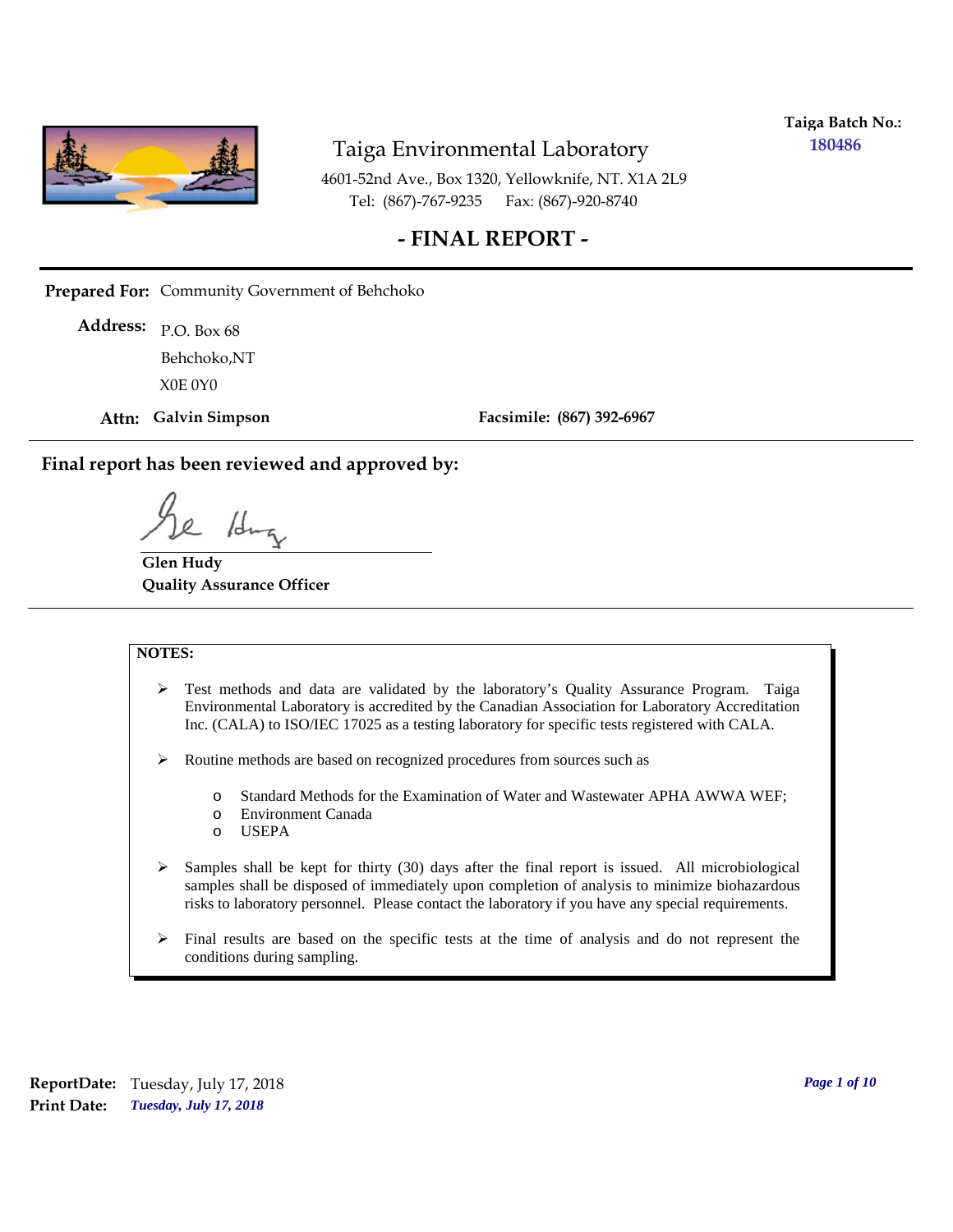

4601-52nd Ave., Box 1320, Yellowknife, NT. X1A 2L9 Tel: (867)-767-9235 Fax: (867)-920-8740

**Taiga Batch No.: 180486**

# **- CERTIFICATE OF ANALYSIS -**

#### Client Sample ID: W2014L3-0002 SNP R3 Taiga Sample ID: 001

| <b>Report Status:</b>        | Final                |
|------------------------------|----------------------|
|                              | Location: Rae Lagoon |
| <b>Sampling Time: 11:30</b>  |                      |
| Sampling Date: 04-Jul-18     |                      |
| Received Date: 04-Jul-18     |                      |
| <b>Sample Type: Sewage</b>   |                      |
| Client Project: W2014L3-0002 |                      |

| <b>Test Parameter</b>         | <b>Result</b>           | Detection<br>Limit | Units     | Analysis<br>Date | Analytical<br>Method* | Qualifer |
|-------------------------------|-------------------------|--------------------|-----------|------------------|-----------------------|----------|
| <b>Inorganics - Nutrients</b> |                         |                    |           |                  |                       |          |
| Ammonia as Nitrogen           | 0.468                   | 0.005              | mg/L      | 06-Jul-18        | SM4500-NH3:G          |          |
| Biochemical Oxygen Demand     | $\overline{\mathbf{4}}$ | $\overline{2}$     | mg/L      | 05-Jul-18        | SM5210:B              |          |
| <b>CBOD</b>                   | 5                       | $\overline{2}$     | mg/L      | 05-Jul-18        | SM5210:B              |          |
| Chemical Oxygen Demand        | 118                     | 50                 | mg/L      | 06-Jul-18        | SM5220:D              |          |
| Nitrogen, Total               | 2.67                    | 0.06               | mg/L      | 07-Jul-18        | ISO/TR 11905:1997(E)  |          |
| Phosphorous, Total            | 0.533                   | 0.002              | mg/L      | 06-Jul-18        | SM4500-P:D            |          |
| <b>Inorganics - Physicals</b> |                         |                    |           |                  |                       |          |
| Alkalinity, Total (as CaCO3)  | 65.0                    | $0.4\,$            | mg/L      | 04-Jul-18        | SM2320:B              |          |
| pH                            | 6.99                    |                    | pH units  | 04-Jul-18        | SM4500-H:B            |          |
| Solids, Total Suspended       | $\overline{4}$          | 3                  | mg/L      | 06-Jul-18        | SM2540:D              |          |
| <b>Major Ions</b>             |                         |                    |           |                  |                       |          |
| Calcium                       | 13.4                    | 0.1                | mg/L      | 06-Jul-18        | SM4110:B              |          |
| Magnesium                     | 12.6                    | 0.1                | mg/L      | 06-Jul-18        | SM4110:B              |          |
| Microbiology                  |                         |                    |           |                  |                       |          |
| Coliforms, Fecal              | $\overline{2}$          | $\mathbf{1}$       | CFU/100mL | 05-Jul-18        | SM9222:D              |          |

*Tuesday, July 17, 2018* **Print Date: ReportDate:** Tuesday, July 17, 2018 *Page 2 of 10*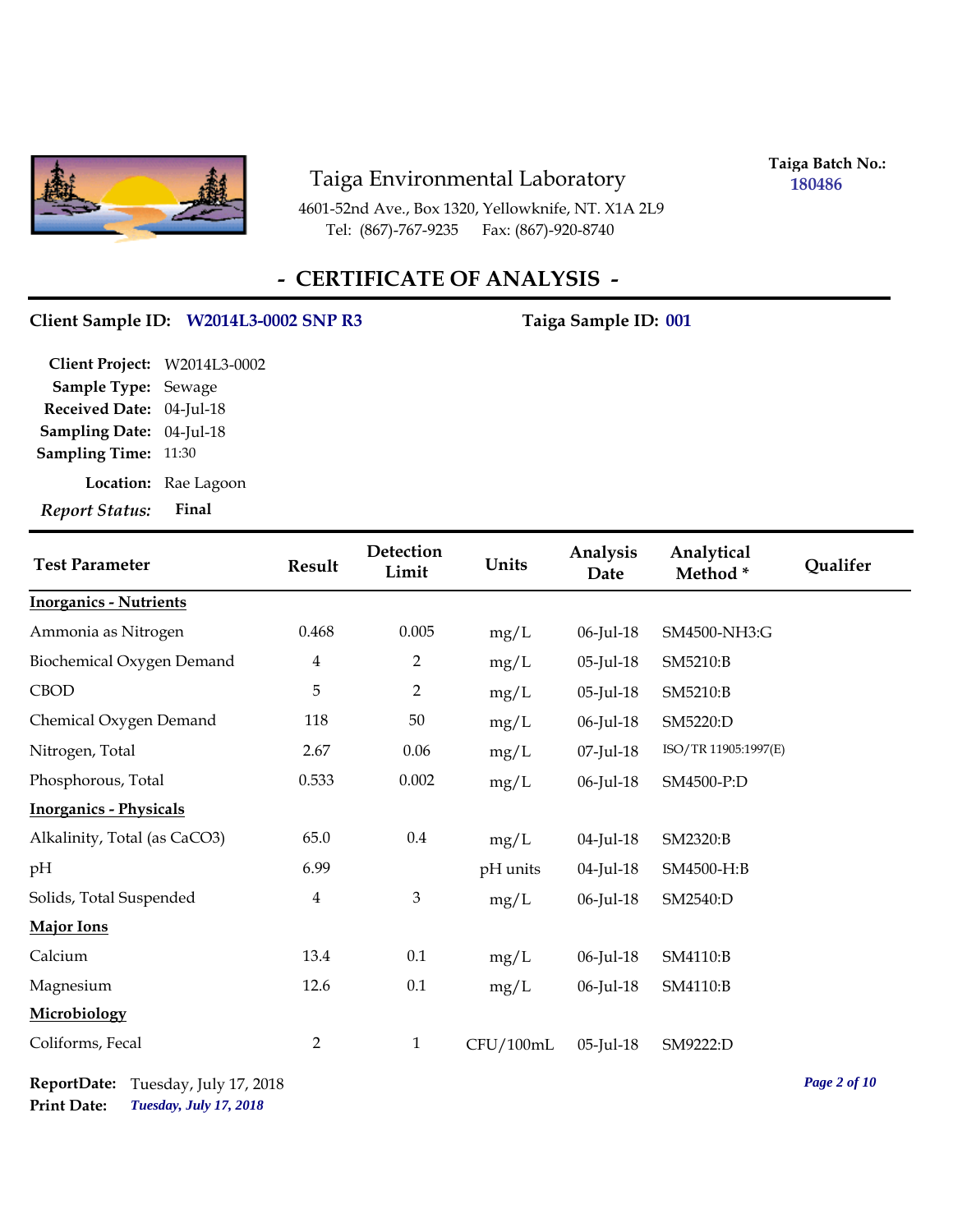

**Taiga Batch No.: 180486**

4601-52nd Ave., Box 1320, Yellowknife, NT. X1A 2L9 Tel: (867)-767-9235 Fax: (867)-920-8740

## **- CERTIFICATE OF ANALYSIS -**

| Client Sample ID: W2014L3-0002 SNP R3 |     | Taiga Sample ID: 001 |          |     |
|---------------------------------------|-----|----------------------|----------|-----|
| Coliforms, Total                      | 1.0 | MPN/100mL            | SM9223:B | -97 |

*Tuesday, July 17, 2018* **Print Date: ReportDate:** Tuesday, July 17, 2018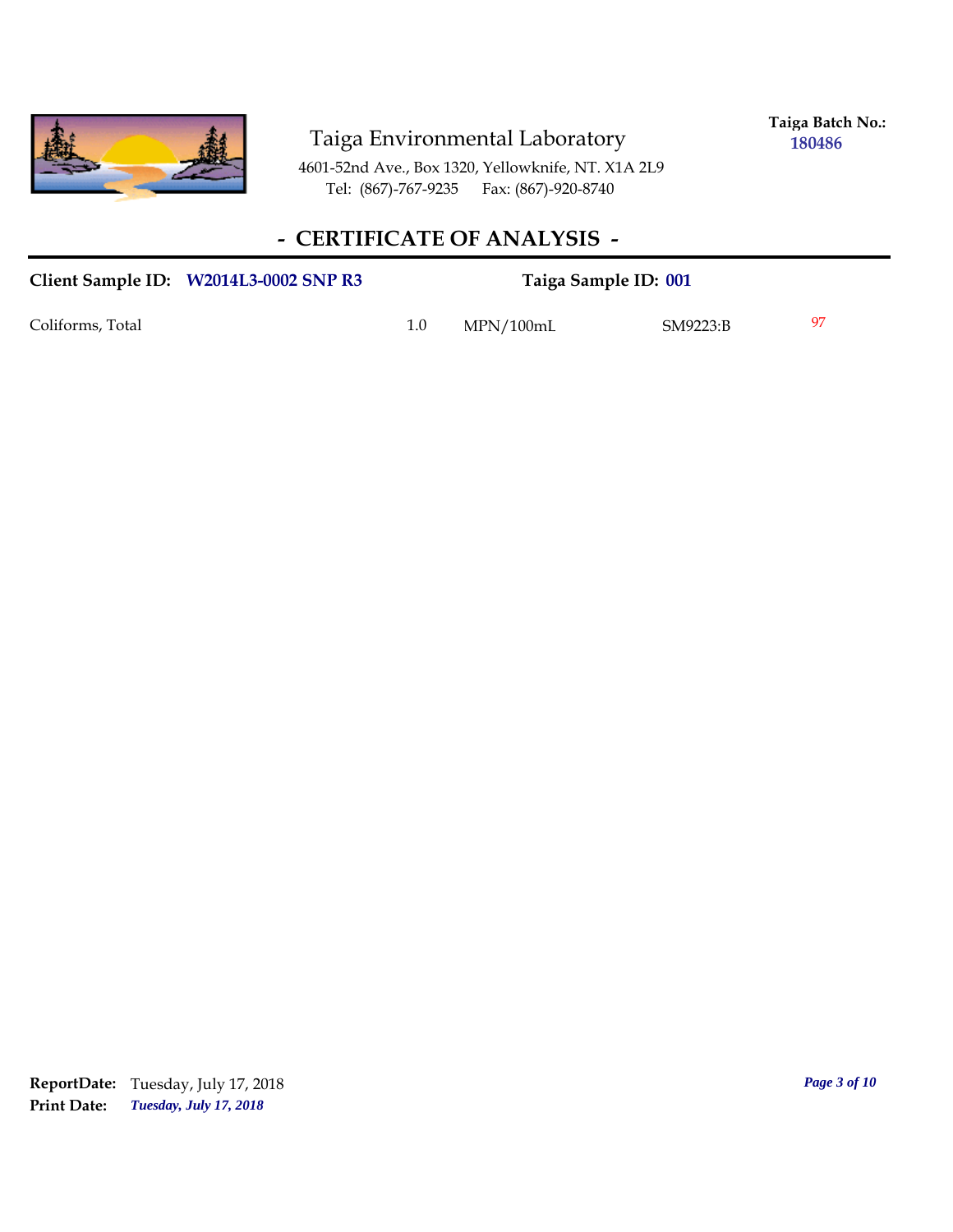

**Taiga Batch No.: 180486**

4601-52nd Ave., Box 1320, Yellowknife, NT. X1A 2L9 Tel: (867)-767-9235 Fax: (867)-920-8740

## **- CERTIFICATE OF ANALYSIS -**

#### Client Sample ID: W2014L3-0002 SNP R4 Taiga Sample ID: 002

| <b>Report Status:</b>        | Final                |
|------------------------------|----------------------|
|                              | Location: Rae Lagoon |
| <b>Sampling Time: 11:30</b>  |                      |
| Sampling Date: 04-Jul-18     |                      |
| Received Date: 04-Jul-18     |                      |
| Sample Type: Sewage          |                      |
| Client Project: W2014L3-0002 |                      |

| <b>Test Parameter</b>         | Result                    | Detection<br>Limit | Units     | Analysis<br>Date | Analytical<br>Method* | Qualifer |
|-------------------------------|---------------------------|--------------------|-----------|------------------|-----------------------|----------|
| <b>Inorganics - Nutrients</b> |                           |                    |           |                  |                       |          |
| Ammonia as Nitrogen           | < 0.005                   | 0.005              | mg/L      | 06-Jul-18        | SM4500-NH3:G          |          |
| Biochemical Oxygen Demand     | $\overline{2}$            | $\overline{2}$     | mg/L      | 05-Jul-18        | SM5210:B              |          |
| <b>CBOD</b>                   | $\mathfrak{Z}$            | $\overline{2}$     | mg/L      | 05-Jul-18        | SM5210:B              |          |
| Chemical Oxygen Demand        | 101                       | 50                 | mg/L      | 06-Jul-18        | SM5220:D              |          |
| Nitrogen, Total               | 1.31                      | 0.06               | mg/L      | 07-Jul-18        | ISO/TR 11905:1997(E)  |          |
| Phosphorous, Total            | 0.025                     | 0.002              | mg/L      | 06-Jul-18        | SM4500-P:D            |          |
| <b>Inorganics - Physicals</b> |                           |                    |           |                  |                       |          |
| Alkalinity, Total (as CaCO3)  | 41.2                      | $0.4\,$            | mg/L      | 04-Jul-18        | SM2320:B              |          |
| pH                            | 6.90                      |                    | pH units  | 04-Jul-18        | SM4500-H:B            |          |
| Solids, Total Suspended       | $\mathfrak{Z}$<br>$\,<\,$ | 3                  | mg/L      | 06-Jul-18        | SM2540:D              |          |
| Major Ions                    |                           |                    |           |                  |                       |          |
| Calcium                       | 9.2                       | 0.1                | mg/L      | 06-Jul-18        | SM4110:B              |          |
| Magnesium                     | 9.6                       | 0.1                | mg/L      | 06-Jul-18        | SM4110:B              |          |
| Microbiology                  |                           |                    |           |                  |                       |          |
| Coliforms, Fecal              | $\overline{\mathbf{4}}$   | $\mathbf{1}$       | CFU/100mL | $05$ -Jul-18     | SM9222:D              |          |
| Coliforms, Total              |                           | 1.0                | MPN/100mL |                  | SM9223:B              | 97       |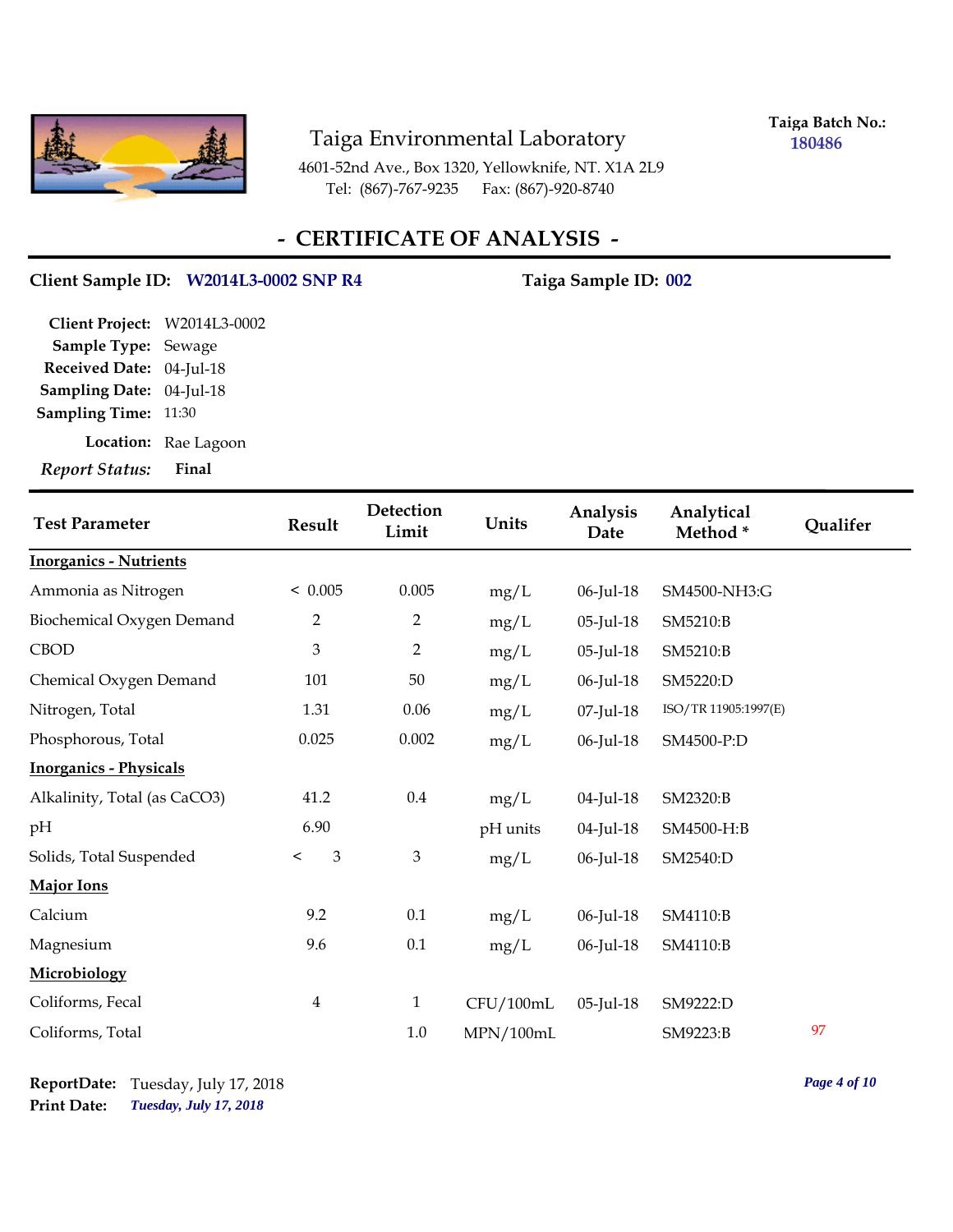

**Taiga Batch No.: 180486**

4601-52nd Ave., Box 1320, Yellowknife, NT. X1A 2L9 Tel: (867)-767-9235 Fax: (867)-920-8740

## **- CERTIFICATE OF ANALYSIS -**

# Client Sample ID: R1 WTP Supply **Client Sample ID: 003**

| <b>Report Status:</b>        | Final                |
|------------------------------|----------------------|
|                              | Location: Rae Lagoon |
| <b>Sampling Time: 11:30</b>  |                      |
| Sampling Date: 04-Jul-18     |                      |
| Received Date: 04-Jul-18     |                      |
| Sample Type: Potable         |                      |
| Client Project: W2014L3-0002 |                      |
|                              |                      |

| <b>Test Parameter</b>      | Result       | Detection<br>Limit | Units     | Analysis<br>Date | Analytical<br>Method* | Qualifer |
|----------------------------|--------------|--------------------|-----------|------------------|-----------------------|----------|
| <b>Trace Metals, Total</b> |              |                    |           |                  |                       |          |
| Aluminum                   | 19.8         | $0.6\,$            | $\mu g/L$ | 09-Jul-18        | EPA200.8              |          |
| Antimony                   | ~< 0.1       | 0.1                | $\mu g/L$ | 09-Jul-18        | <b>EPA200.8</b>       |          |
| Arsenic                    | $0.5\,$      | 0.2                | $\mu g/L$ | 09-Jul-18        | EPA200.8              |          |
| Barium                     | 21.0         | 0.1                | $\mu g/L$ | 09-Jul-18        | EPA200.8              |          |
| Beryllium                  | $\leq 0.1$   | 0.1                | $\mu g/L$ | 09-Jul-18        | <b>EPA200.8</b>       |          |
| Bismuth                    | < 0.2        | 0.2                | $\mu g/L$ | 09-Jul-18        | EPA200.8              |          |
| Boron                      | 9.4          | 0.9                | $\mu g/L$ | 09-Jul-18        | <b>EPA200.8</b>       |          |
| Cadmium                    | < 0.04       | 0.04               | $\mu g/L$ | 09-Jul-18        | EPA200.8              |          |
| Cesium                     | $\leq 0.1$   | $0.1\,$            | $\mu g/L$ | 09-Jul-18        | EPA200.8              |          |
| Chromium                   | ~< 0.1       | 0.1                | $\mu g/L$ | 09-Jul-18        | EPA200.8              |          |
| Cobalt                     | $\leq 0.1$   | 0.1                | $\mu g/L$ | 09-Jul-18        | EPA200.8              |          |
| Copper                     | 25.5         | 0.2                | $\mu g/L$ | 09-Jul-18        | EPA200.8              |          |
| Iron                       | 5<br>$\,<\,$ | 5                  | ug/L      | 09-Jul-18        | EPA200.8              |          |
| Lead                       | ~< 0.1       | 0.1                | $\mu g/L$ | 09-Jul-18        | <b>EPA200.8</b>       |          |
| Lithium                    | 2.7          | 0.2                | $\mu g/L$ | 09-Jul-18        | EPA200.8              |          |
| Manganese                  | 23.7         | $0.1\,$            | $\mu g/L$ | 09-Jul-18        | EPA200.8              |          |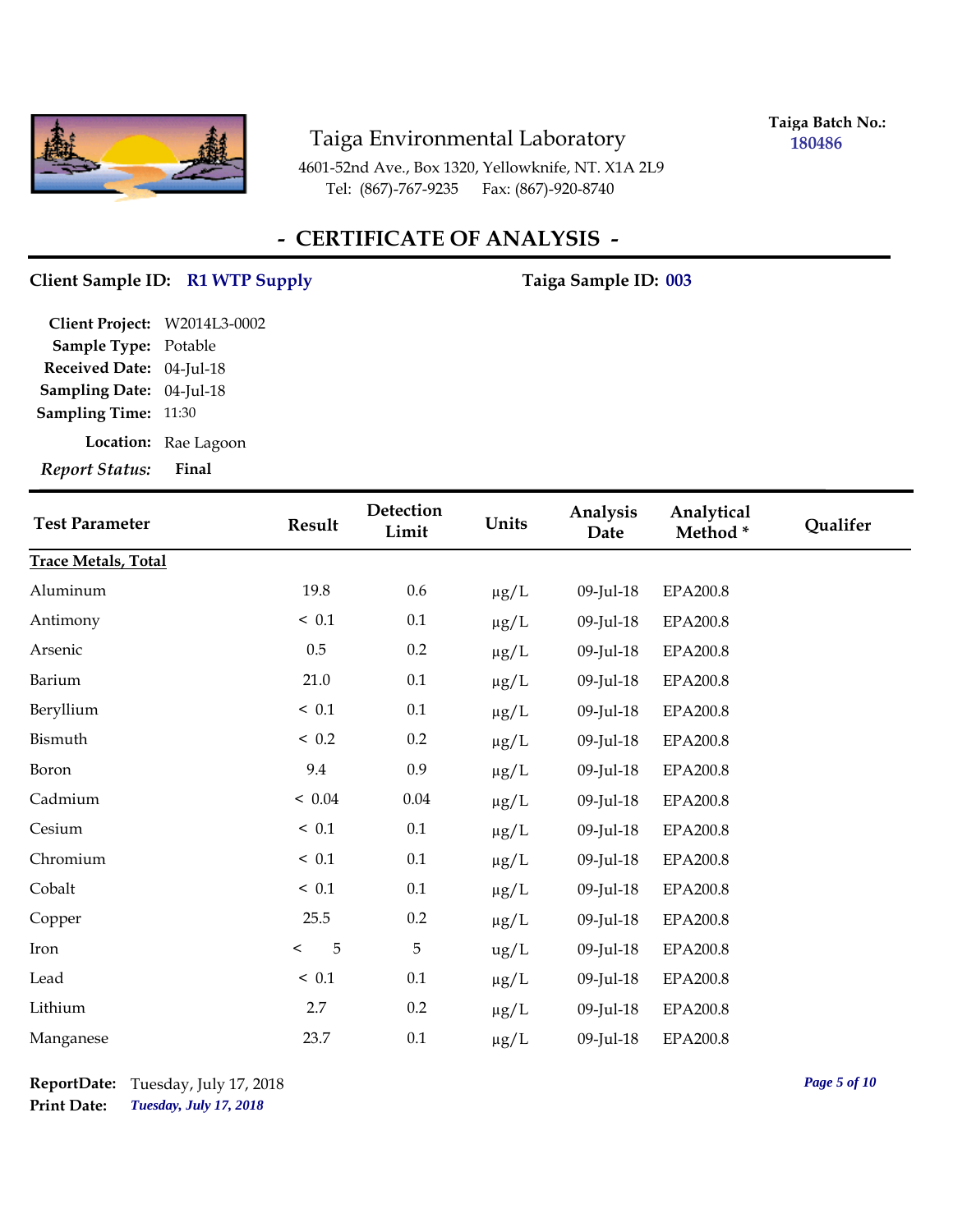

**Taiga Batch No.: 180486**

4601-52nd Ave., Box 1320, Yellowknife, NT. X1A 2L9 Tel: (867)-767-9235 Fax: (867)-920-8740

#### **- CERTIFICATE OF ANALYSIS -**

# Client Sample ID: R1 WTP Supply Taiga Sample ID: 003 Mercury < 0.01 0.01 µg/L 09-Jul-18 EPA200.8 Molybdenum 0.2 0.1 µg/L 09-Jul-18 EPA200.8 Nickel 0.5 0.1 µg/L 09-Jul-18 EPA200.8 Rubidium 2.1 0.1 µg/L 09-Jul-18 EPA200.8 Selenium < 0.3 0.3 µg/L 09-Jul-18 EPA200.8 Silver < 0.1 0.1 µg/L 09-Jul-18 EPA200.8 Strontium 54.6 0.1 µg/L 09-Jul-18 EPA200.8 Thallium  $\leq 0.1$   $0.1$   $\mu$ g/L 09-Jul-18 EPA200.8 Tin  $\leq 0.1$   $0.1$   $\mu$ g/L 09-Jul-18 EPA200.8 Titanium < 0.1 0.1 µg/L 09-Jul-18 EPA200.8 Uranium < 0.1 0.1 µg/L 09-Jul-18 EPA200.8 Vanadium  $\leq 0.1$  0.1  $\mu g/L$  09-Jul-18 EPA200.8  $\chi$  2.5 0.4  $\mu$ g/L 09-Jul-18 EPA200.8

*Tuesday, July 17, 2018* **Print Date: ReportDate:** Tuesday, July 17, 2018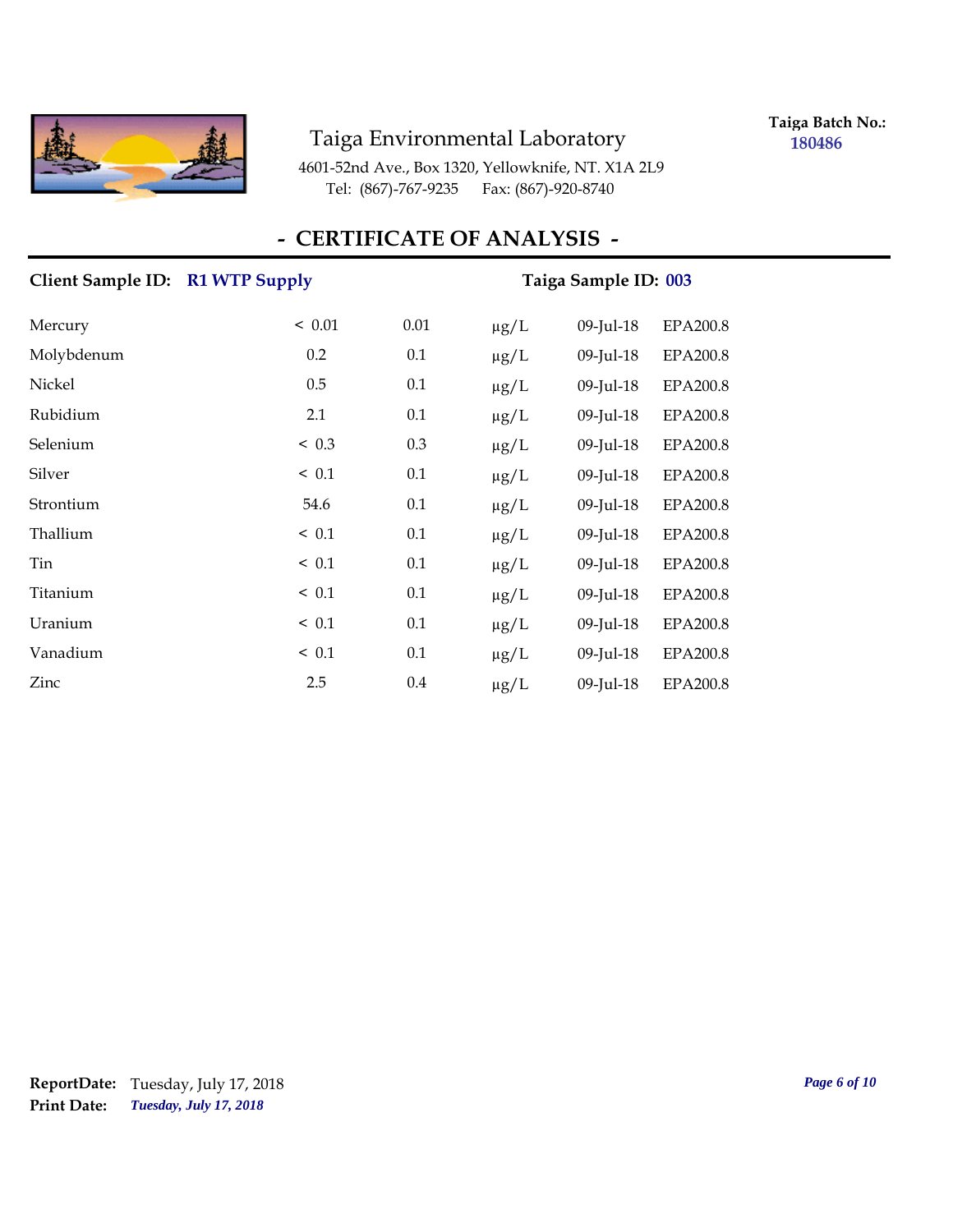

**Taiga Batch No.: 180486**

4601-52nd Ave., Box 1320, Yellowknife, NT. X1A 2L9 Tel: (867)-767-9235 Fax: (867)-920-8740

### **- CERTIFICATE OF ANALYSIS -**

#### Client Sample ID: W2014L3-0002 SNP E2 Taiga Sample ID: 004

**Location:** Rae SNP **Sampling Date:** 04-Jul-18 **Received Date:** 04-Jul-18 **Client Project:** W2014L3-0002 **Sample Type:** Sewage **Sampling Time:**

*Report Status:* **Final**

| <b>Test Parameter</b>         | Result | Detection<br>Limit | Units     | Analysis<br>Date | Analytical<br>Method* | <b>Qualifer</b> |
|-------------------------------|--------|--------------------|-----------|------------------|-----------------------|-----------------|
| <b>Inorganics - Nutrients</b> |        |                    |           |                  |                       |                 |
| Ammonia as Nitrogen           | 4.94   | 0.005              | mg/L      | 06-Jul-18        | SM4500-NH3:G          |                 |
| Biochemical Oxygen Demand     | 14     | 2                  | mg/L      | 05-Jul-18        | SM5210:B              |                 |
| <b>CBOD</b>                   | 14     | $\overline{2}$     | mg/L      | 05-Jul-18        | SM5210:B              |                 |
| Phosphorous, Total            | 0.266  | 0.002              | mg/L      | 06-Jul-18        | SM4500-P:D            |                 |
| <b>Inorganics - Physicals</b> |        |                    |           |                  |                       |                 |
| pH                            | 7.94   |                    | pH units  | 04-Jul-18        | SM4500-H:B            |                 |
| Solids, Total Suspended       | 8      | 3                  | mg/L      | 06-Jul-18        | SM2540:D              |                 |
| Microbiology                  |        |                    |           |                  |                       |                 |
| Coliforms, Fecal              | 700    | 100                | CFU/100mL | $05$ -Jul-18     | SM9222:D              |                 |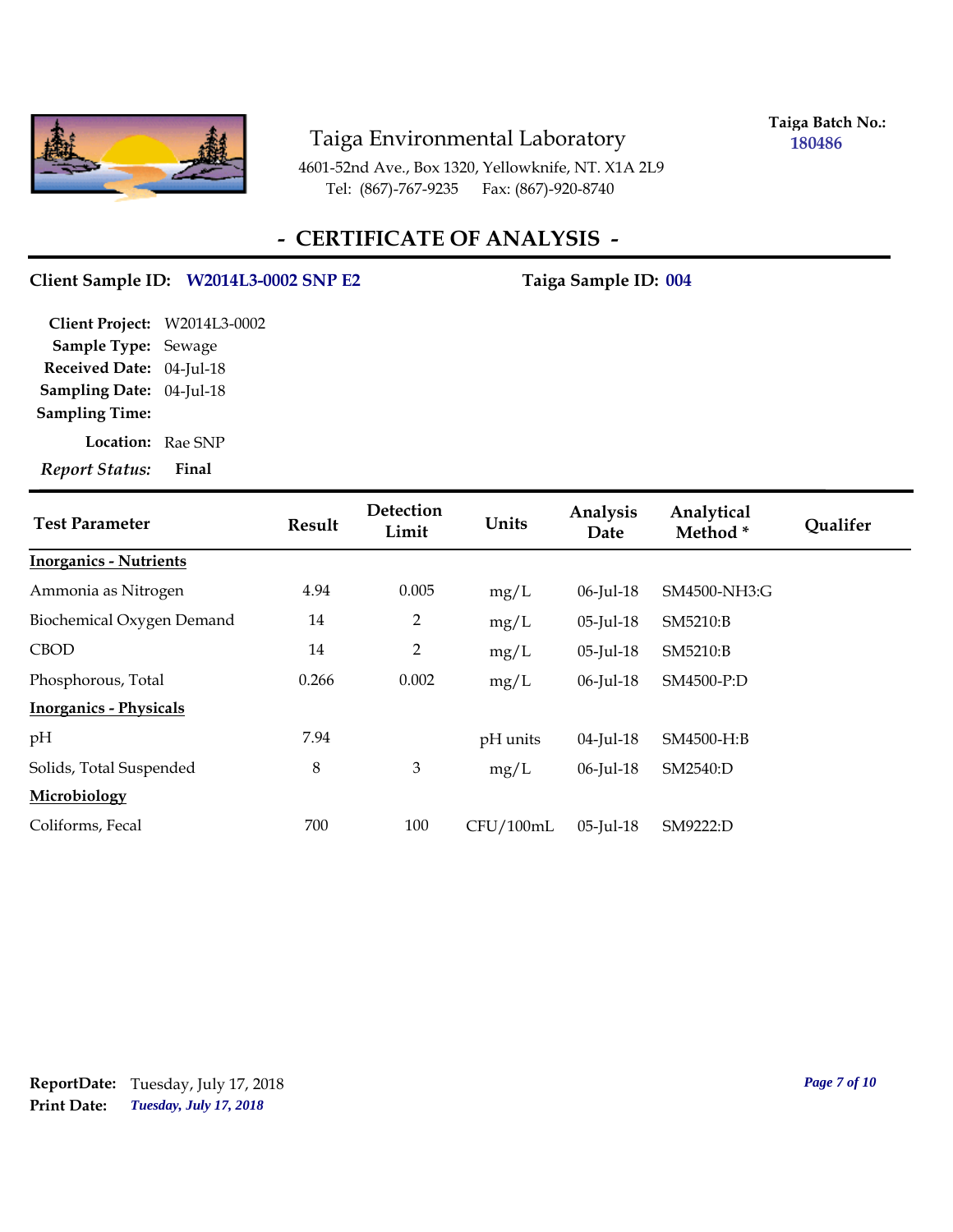

**Taiga Batch No.: 180486**

4601-52nd Ave., Box 1320, Yellowknife, NT. X1A 2L9 Tel: (867)-767-9235 Fax: (867)-920-8740

### **- CERTIFICATE OF ANALYSIS -**

#### Client Sample ID: W2014L3-0002 SNP E3 Taiga Sample ID: 005

**Location:** Rae SNP **Sampling Date:** 04-Jul-18 **Received Date:** 04-Jul-18 **Client Project:** W2014L3-0002 **Sample Type:** Sewage **Sampling Time:**

*Report Status:* **Final**

| <b>Test Parameter</b>         | Result | Detection<br>Limit | Units     | Analysis<br>Date | Analytical<br>Method* | <b>Qualifer</b> |
|-------------------------------|--------|--------------------|-----------|------------------|-----------------------|-----------------|
| <b>Inorganics - Nutrients</b> |        |                    |           |                  |                       |                 |
| Ammonia as Nitrogen           | 11.8   | 0.005              | mg/L      | 06-Jul-18        | SM4500-NH3:G          |                 |
| Biochemical Oxygen Demand     | 37     | $\overline{2}$     | mg/L      | 05-Jul-18        | SM5210:B              |                 |
| <b>CBOD</b>                   | 36     | $\overline{2}$     | mg/L      | 05-Jul-18        | SM5210:B              |                 |
| Phosphorous, Total            | 1.25   | 0.002              | mg/L      | 06-Jul-18        | SM4500-P:D            |                 |
| <b>Inorganics - Physicals</b> |        |                    |           |                  |                       |                 |
| pH                            | 7.32   |                    | pH units  | 04-Jul-18        | SM4500-H:B            |                 |
| Solids, Total Suspended       | 52     | 3                  | mg/L      | 06-Jul-18        | SM2540:D              |                 |
| Microbiology                  |        |                    |           |                  |                       |                 |
| Coliforms, Fecal              | 110000 | 1000               | CFU/100mL | 05-Jul-18        | SM9222:D              |                 |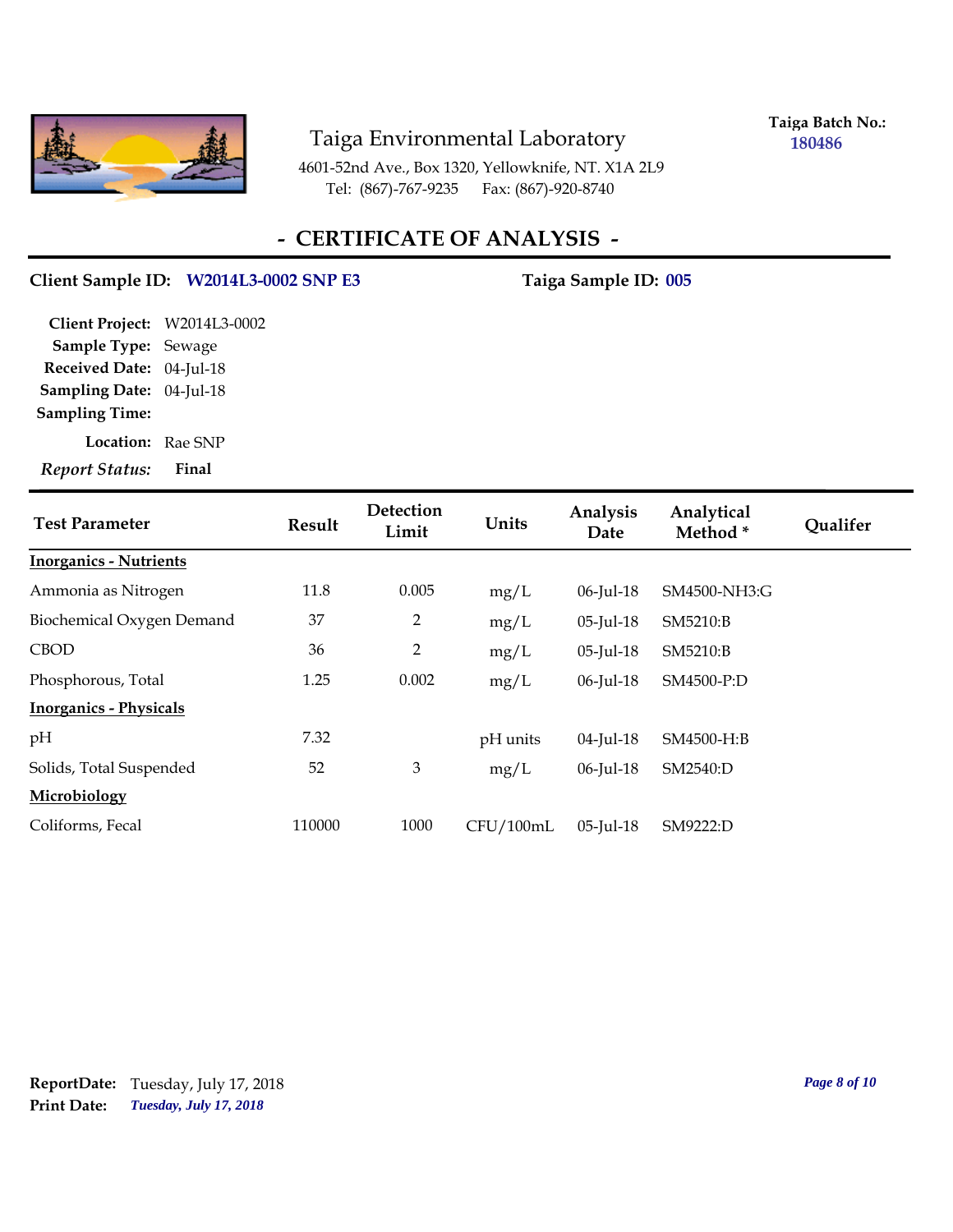

**Taiga Batch No.: 180486**

4601-52nd Ave., Box 1320, Yellowknife, NT. X1A 2L9 Tel: (867)-767-9235 Fax: (867)-920-8740

## **- CERTIFICATE OF ANALYSIS -**

#### Client Sample ID: W2014L3-0002 SNP E4 Taiga Sample ID: 006

**Location:** Rae SNP **Sampling Date:** 04-Jul-18 **Received Date:** 04-Jul-18 **Client Project:** W2014L3-0002 **Sample Type:** Sewage **Sampling Time:**

*Report Status:* **Final**

| <b>Test Parameter</b>         | Result         | Detection<br>Limit | Units     | Analysis<br>Date | Analytical<br>Method* | <b>Qualifer</b> |
|-------------------------------|----------------|--------------------|-----------|------------------|-----------------------|-----------------|
| <b>Inorganics - Nutrients</b> |                |                    |           |                  |                       |                 |
| Ammonia as Nitrogen           | 0.183          | 0.005              | mg/L      | 06-Jul-18        | SM4500-NH3:G          |                 |
| Biochemical Oxygen Demand     | 5              | $\overline{2}$     | mg/L      | 05-Jul-18        | SM5210:B              |                 |
| <b>CBOD</b>                   | $\overline{4}$ | $\overline{2}$     | mg/L      | 05-Jul-18        | SM5210:B              |                 |
| Phosphorous, Total            | 0.204          | 0.002              | mg/L      | 06-Jul-18        | SM4500-P:D            |                 |
| <b>Inorganics - Physicals</b> |                |                    |           |                  |                       |                 |
| pH                            | 6.74           |                    | pH units  | 04-Jul-18        | SM4500-H:B            |                 |
| Solids, Total Suspended       | 3<br>$\prec$   | 3                  | mg/L      | 06-Jul-18        | SM2540:D              |                 |
| Microbiology                  |                |                    |           |                  |                       |                 |
| Coliforms, Fecal              | $\prec$        | $\mathbf{1}$       | CFU/100mL | 05-Jul-18        | SM9222:D              |                 |